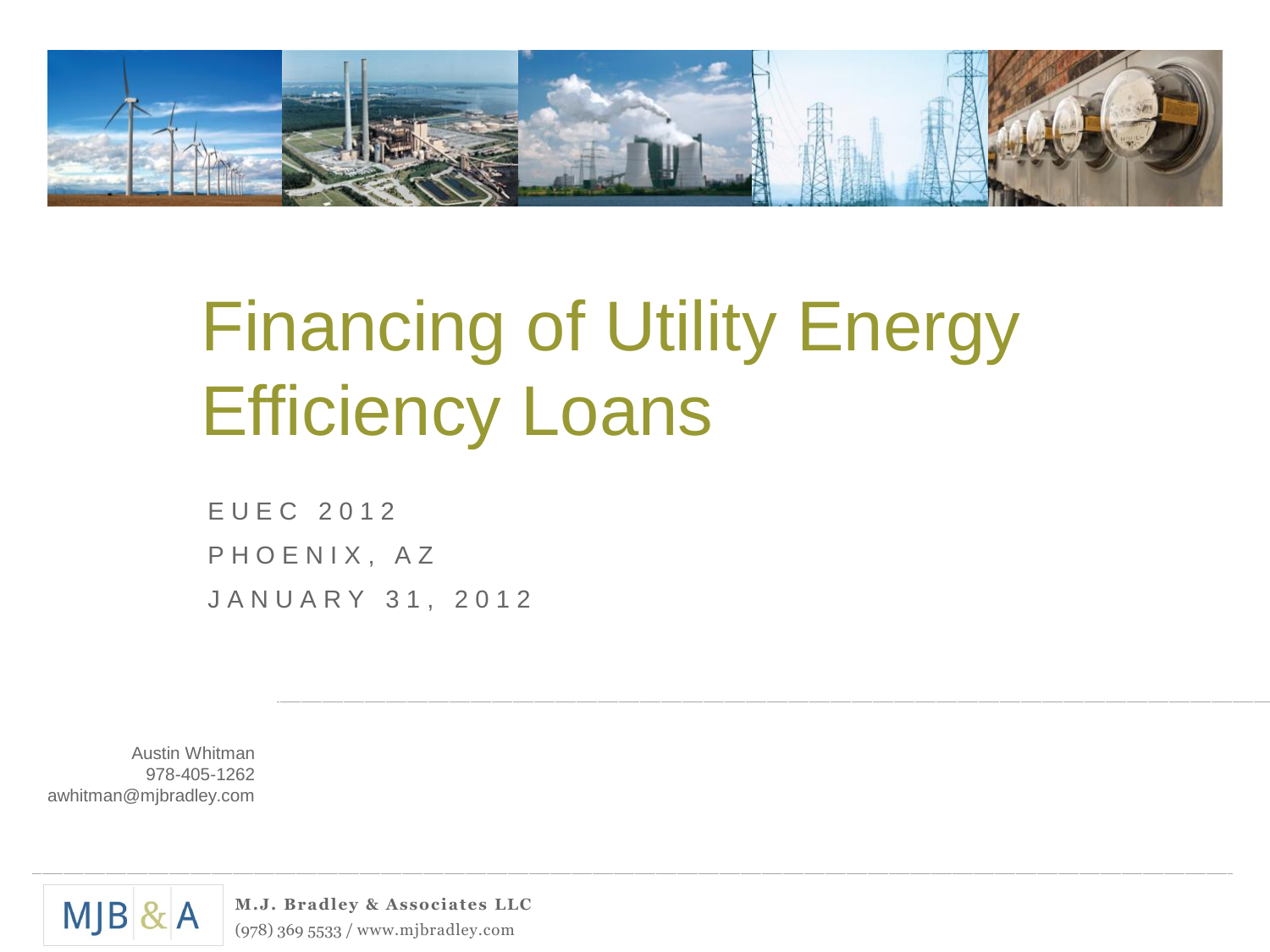### UTILITIES PLAY A CENTRAL ROLE IN EE FINANCING – FROM \$5 BILLION IN 2009 TO \$12 BILLION BY 2020



**MJB** 

**M.J. Bradley & Associates LLC** (978) 369 5533 / www.mjbradley.com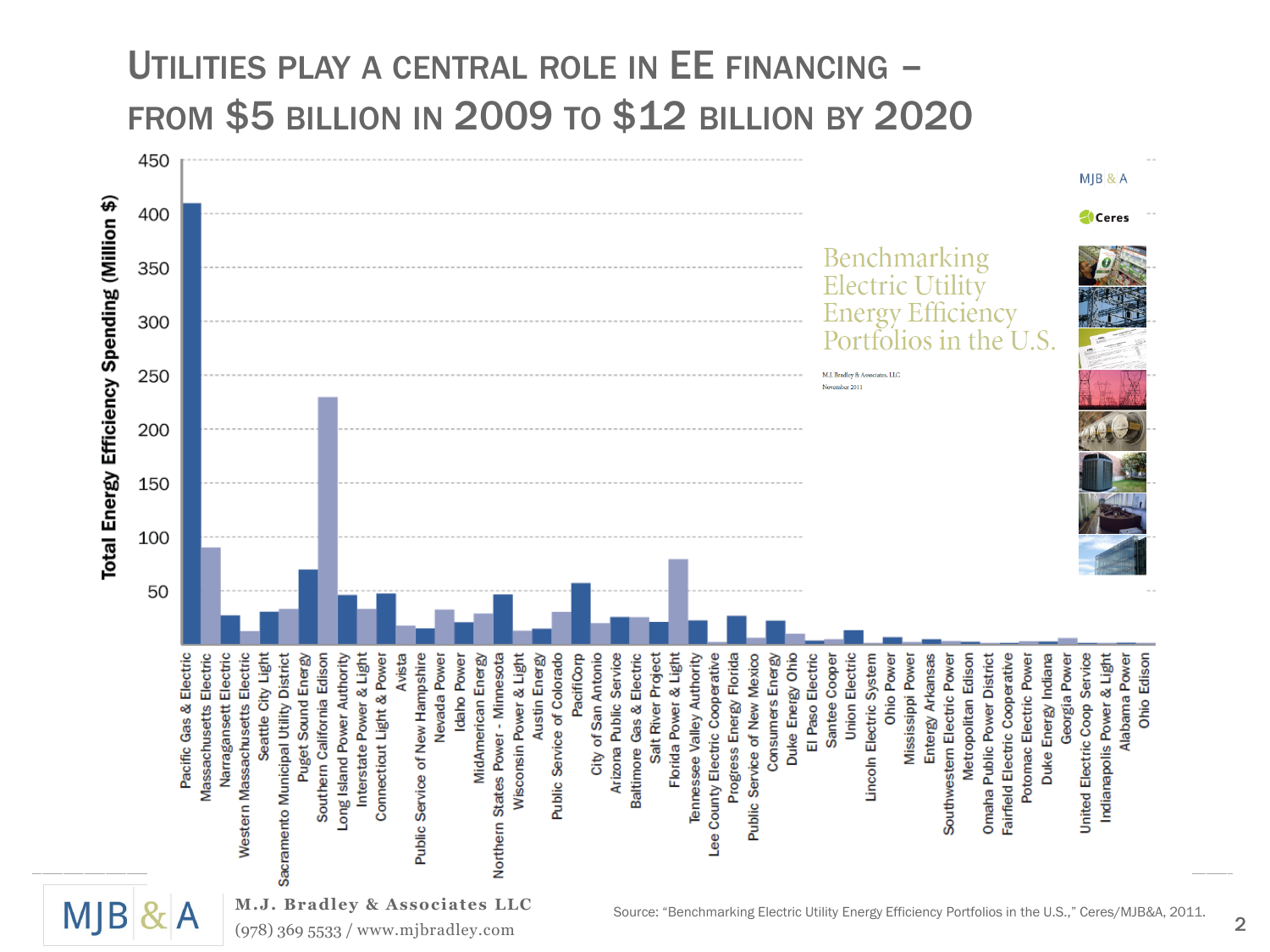# MA 3 -YEAR EE PLAN

- **\$1.3 billion from 2010-2013**
- Covers all sectors, with carveouts for individual programs
- 60% C&I, 29% residential, and 11% low income
- Outside funding to grow from \$836K to \$120MM
- Outside sources to include "traditional lending sources, such as banks, or non -traditional sources, such as retailers and other private entities, with the Program Administrators acting to bring customers together with lenders in order to affect a loan for an energy efficiency project. Outside capital might also be raised through the sale of tax -exempt bonds or other government initiatives." – or grants - - basically anything the utilities can dig up

|                                         |              |                | Table 3a: Statewide Program Budgets, by Sector (\$) |                |               |                |                    |                |
|-----------------------------------------|--------------|----------------|-----------------------------------------------------|----------------|---------------|----------------|--------------------|----------------|
| Sector/Program                          | 2010         |                | 2011                                                |                | 2012          |                | 2010-2012          |                |
|                                         | \$           | %              | \$                                                  | %              | \$            | %              | \$                 | %              |
| <b>Residential</b>                      |              |                |                                                     |                |               |                |                    |                |
| Programs                                |              |                |                                                     |                |               |                |                    |                |
| New Construction &                      | 3.690.980    | 4              | 4,089,757                                           | 3              | 4,528,422     | 3              | 12.309.159         | 3              |
| <b>Major Renovation</b>                 |              |                |                                                     |                |               |                |                    |                |
| Cooling & Heating                       | 4,672,370    | 5              | 5,954,176                                           | 5.             | 7,937,126     | 5.             | 18,563,672         | 5              |
| Equipment                               |              |                |                                                     |                |               |                |                    |                |
| Multi-Family Retrofit                   | 13,065,701   | 13             | 18,045,733                                          | 15             | 21,447,418    | 15             | 52,558,853         | 14             |
| <b>MassSAVE</b>                         | 38,089,203   | 39             | 48,861,802                                          | 40             | 58,817,455    | 40             | 145,768,461        | 40             |
| O Power                                 | 1,215,345    | $\mathbf{1}$   | 1,585,051                                           | $\mathbf{1}$   | 2,630,879     | $\overline{2}$ | 5,431,276          | $\mathbf{1}$   |
| <b>Energy Star Lighting</b>             | 16,577,477   | 17             | 17,984,939                                          | 15             | 22,012,984    | 15             | 56,575,401         | 15             |
| <b>Energy Star Appliances</b>           | 5,203,850    | 5              | 6,164,059                                           | 5              | 6,845,833     | 5              | 18,213,743<br>5    |                |
| Programs Total                          | 82,514,928   | 85             | 102,685,518                                         | 84             | 124,220,118   | 84             | 84<br>309,420,564  |                |
| Pilot Programs Total                    | 3,415,730    | 4              | 3,693,267                                           | 3              | 3,419,239     | $\overline{2}$ | 10,528,237         | 3              |
| Hard-to-Measure                         | 10,895,214   | 11             | 15,743,066                                          | 13             | 19,613,027    | 13             | 46,251,307         | 13             |
| <b>Initiatives Total</b>                |              |                |                                                     |                |               |                |                    |                |
| <b>Residential Total</b>                | 96,825,872   | 100            | 122, 121, 851                                       | 100            | 147,252,384   | 100            | 366,200,107        | 100            |
| <b>Low-Income</b>                       |              |                |                                                     |                |               |                |                    |                |
| Programs                                |              |                |                                                     |                |               |                |                    |                |
| New Construction                        | 1,126,588    | 3              | 1,337,289                                           | 3              | 1,672,054     | 3              | 4,135,930          | 3              |
| 1-4 Family Retrofit                     | 19, 155, 231 | 53             | 23,958,622                                          | 50             | 33,503,285    | 55             | 76,617,137         | 52             |
| Multi-Family Retrofit                   | 15, 171, 945 | 42             | 21,793,974                                          | 45             | 24, 545, 143  | 40             | 61,511,062         | 42             |
| Programs Total                          | 35, 453, 763 | 97             | 47,089,884                                          | 97             | 59,720,482    | 98             | 142, 264, 129      | 97             |
| Hard-to-Measure                         | 1,000,161    | 3              | 1,250,552                                           | 3              | 1,473,338     | $\overline{2}$ | 3,724,052          | 3              |
| <b>Initiatives Total</b>                |              |                |                                                     |                |               |                |                    |                |
| <b>Low-Income Total</b>                 | 36,453,924   | 100            | 48,340,436                                          | 100            | 61,193,820    | 100            | 100<br>145,988,181 |                |
| <b>Commercial &amp; Industrial</b>      |              |                |                                                     |                |               |                |                    |                |
| Programs                                |              |                |                                                     |                |               |                |                    |                |
| New Construction &                      | 38,703,301   | 24             | 60,846,625                                          | 23             | 75,784,070    | 22             | 175, 333, 995      | 23             |
| <b>Major Renovation</b>                 |              |                |                                                     |                |               |                |                    |                |
| Large Retrofit                          | 82,089,928   | 51             | 137,011,637                                         | 53             | 172,572,207   | 51             | 391, 673, 772      | 52             |
| <b>Small Retrofit</b>                   | 35,407,223   | 22             | 56,401,737                                          | 22             | 81,911,211    | 24             | 173,720,171        | 23             |
| Programs Total                          | 156,200,451  | 97             | 254,259,999                                         | 97             | 330, 267, 488 | 98             | 740,727,938        | 98             |
| Pilot Programs Total                    | 440,750      | $\bf{0}$       | 443,250                                             | $\bf{0}$       | 452,850       | $\bf{0}$       | 1,336,850          | 0              |
| Hard-to-Measure                         | 3,907,996    | $\overline{2}$ | 6,085,673                                           | $\overline{2}$ | 7.654.939     | $\overline{2}$ | 17,648,608         | $\overline{2}$ |
| <b>Initiatives Total</b>                |              |                |                                                     |                |               |                |                    |                |
| Commercial &                            | 160,549,197  | 100            | 260,788,922                                         | 100            | 338, 375, 277 | 100            | 759,713,396        | 100            |
| <b>Industrial Total</b>                 |              |                |                                                     |                |               |                |                    |                |
| <b>Grand Total</b>                      |              |                |                                                     |                |               |                |                    |                |
| <b>Residential Total</b>                | 96, 825, 872 | 33             | 122, 121, 851                                       | 28             | 147, 252, 384 | 27             | 366,200,107        | 29             |
| Low-Income Total                        | 36, 453, 924 | 12             | 48,340,436                                          | 11             | 61, 193, 820  | 11             | 145,988,181        | 11             |
| Commercial &<br><b>Industrial Total</b> | 160,549,197  | 55             | 260,788,922                                         | 60             | 338, 375, 277 | 62             | 759,713,396        | 60             |
| <b>GRAND TOTAL</b>                      | 293,828,994  | 100            | 431,251,209                                         | 100            | 546,821,481   | 100            | 1,271,901,684      | 100            |
|                                         |              |                |                                                     |                |               |                |                    |                |



3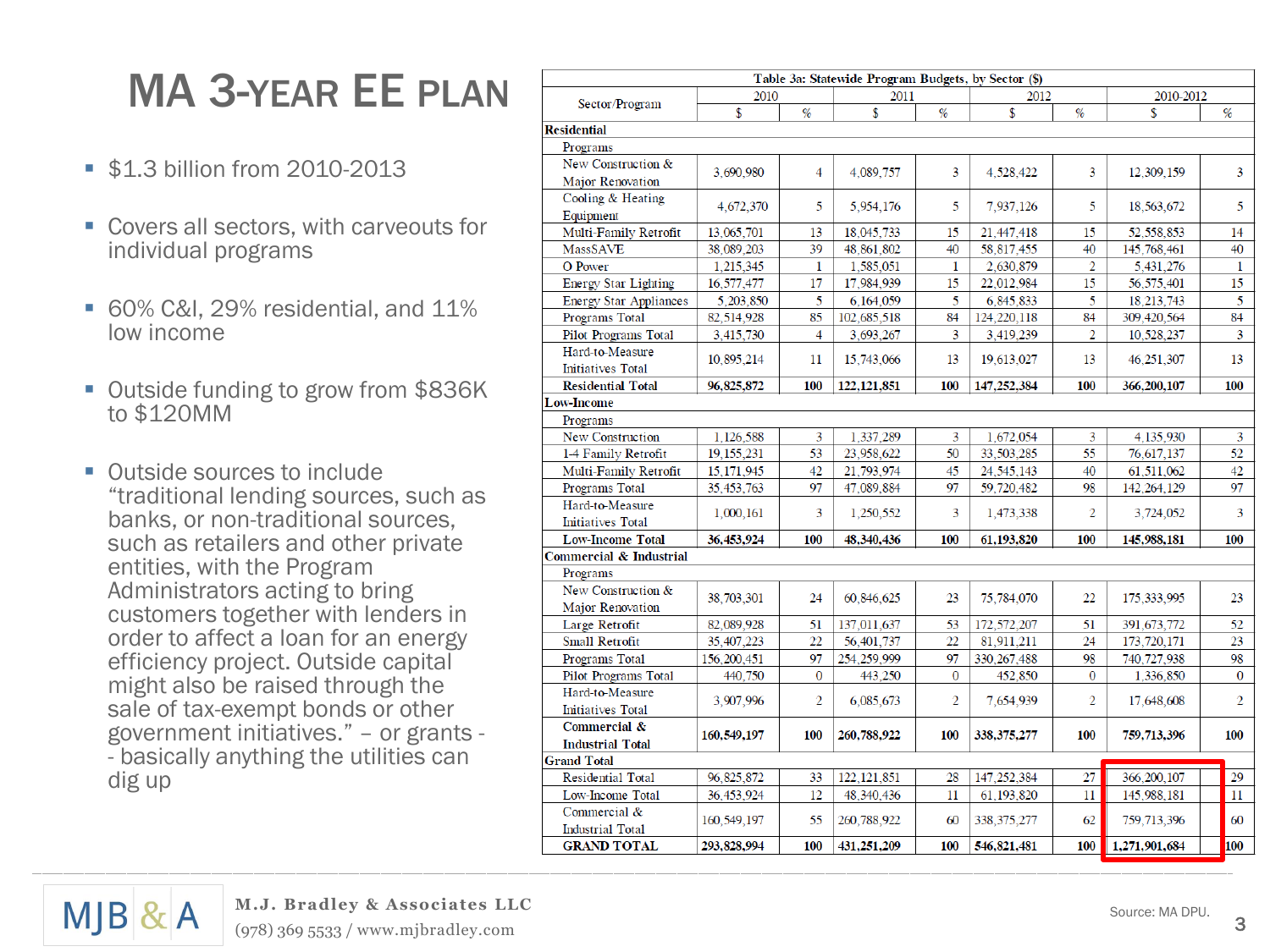## GOAL

Establish an externally-funded energy efficiency funding program that:

- **Helps utilities meet their "outside"** capital" energy efficiency spending targets
- $\blacksquare$  Fits within the regulatory context DPU, DOER, GCA
- Achieves a competitive cost of capital
- Has low operating costs
- **I** Is scalable, repeatable, and long-lasting
- Is technology/measure agnostic
- **E** Is duration-matched to FF loans



Cracking the nut.

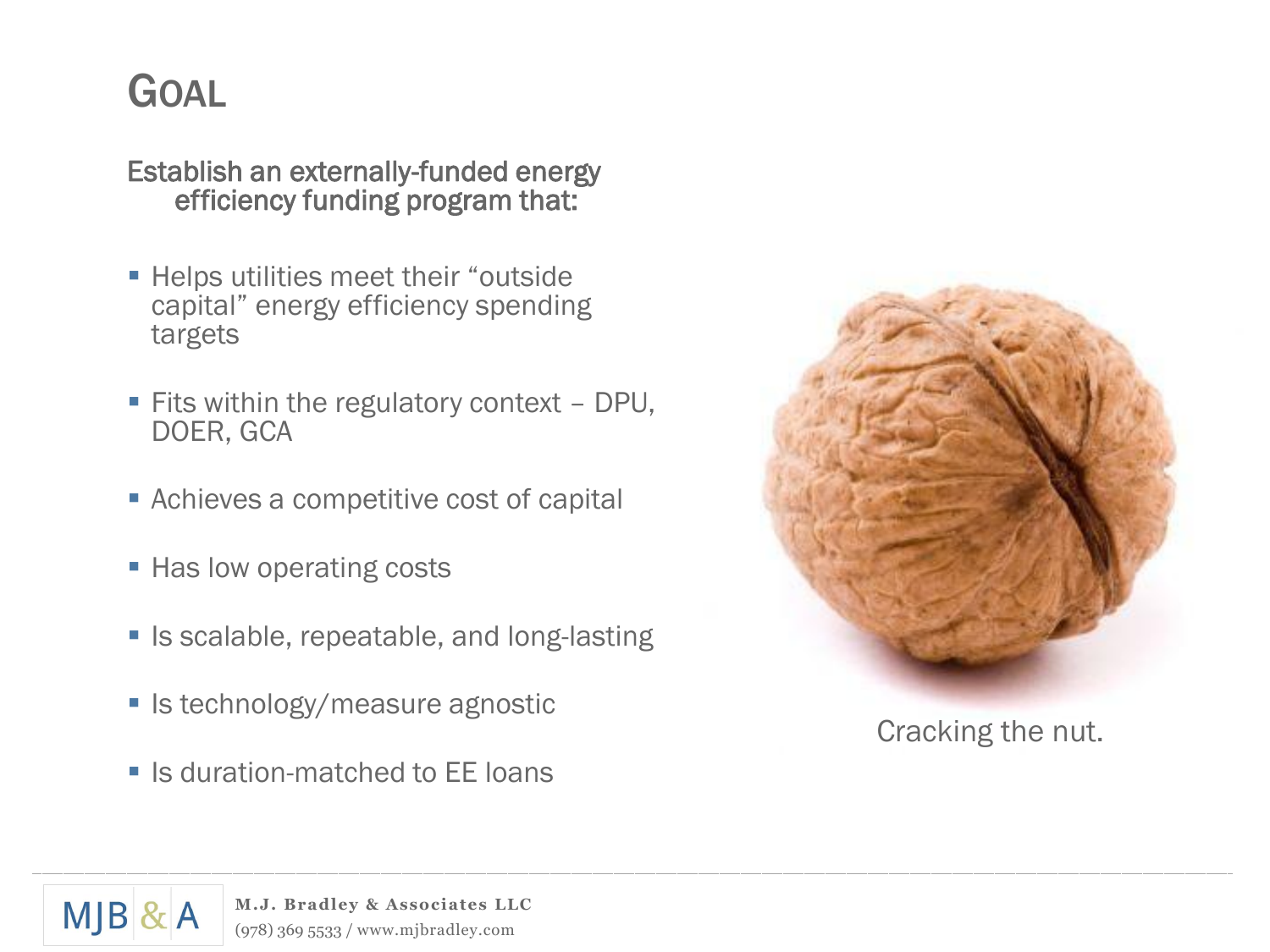# INITIAL PROBLEM: BANK FUNDING FOR EE IS TOO COSTLY

- Currently most bank funding flows to the "MUSH" sector through ESCOs or to residential borrowers
- Banks prefer clear disclosure of credit ratings
- Because of the muni focus, tax-exempt lending accounts for a large share of total bank energy efficiency lending
- Spreads for this type of lending are well within bounds:

|                       | 2006      | 2007          | 2008      | 2009      | <b>2010</b> |
|-----------------------|-----------|---------------|-----------|-----------|-------------|
| <b>Sample Spreads</b> | 1.20-1.80 | $1.50 - 2.00$ | 3.00-3.75 | 4.00-4.75 | 2.75-3.50   |

Source: Bank of America

- **But** the same liquidity does not exist for the R/C/I efficiency markets
- **Throw in regulatory restrictions and it gets even more difficult**
- **Bank quotes confirm this**

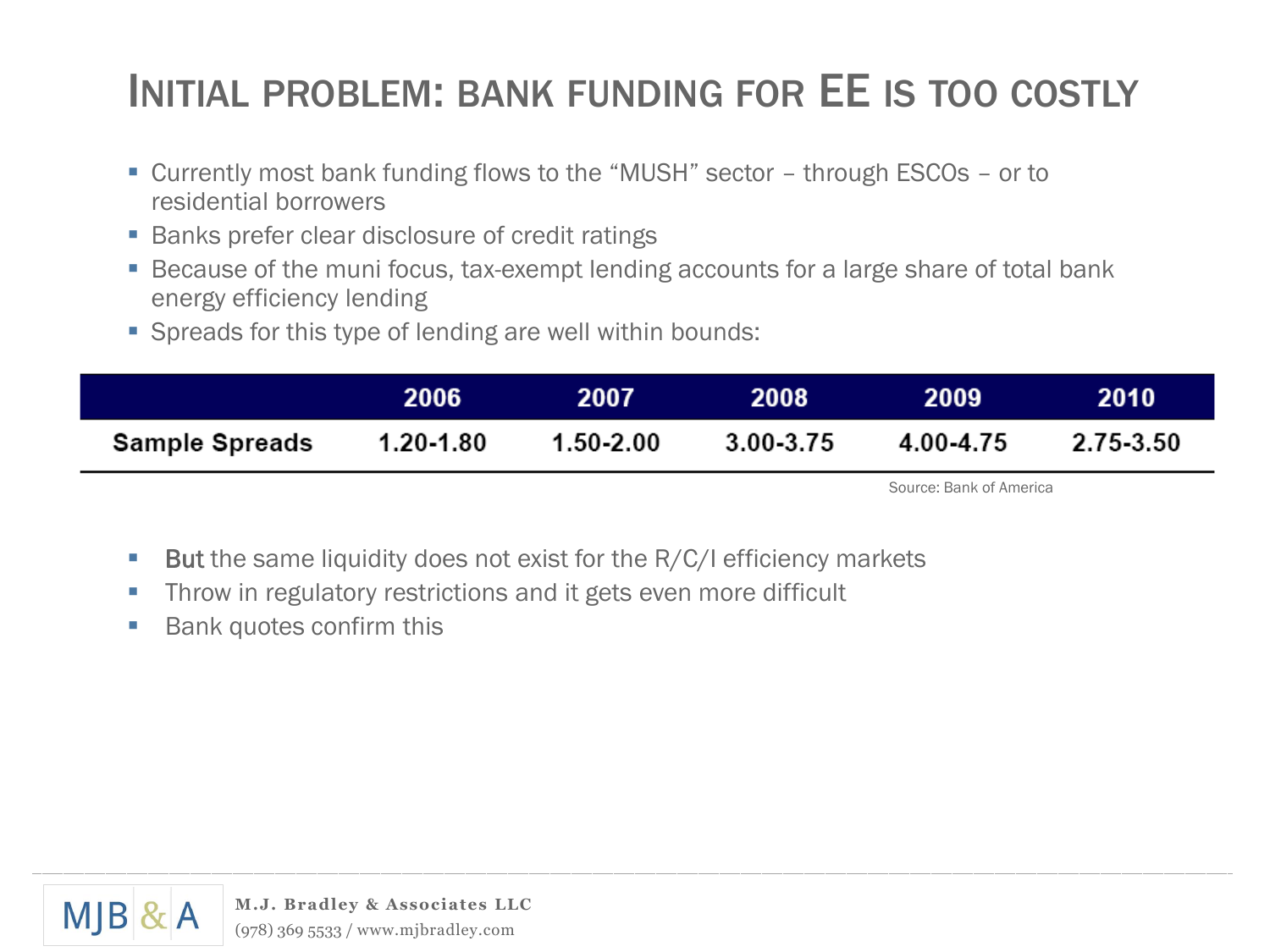### COST OF CAPITAL FOR EE FUNDS



(978) 369 5533 / www.mjbradley.com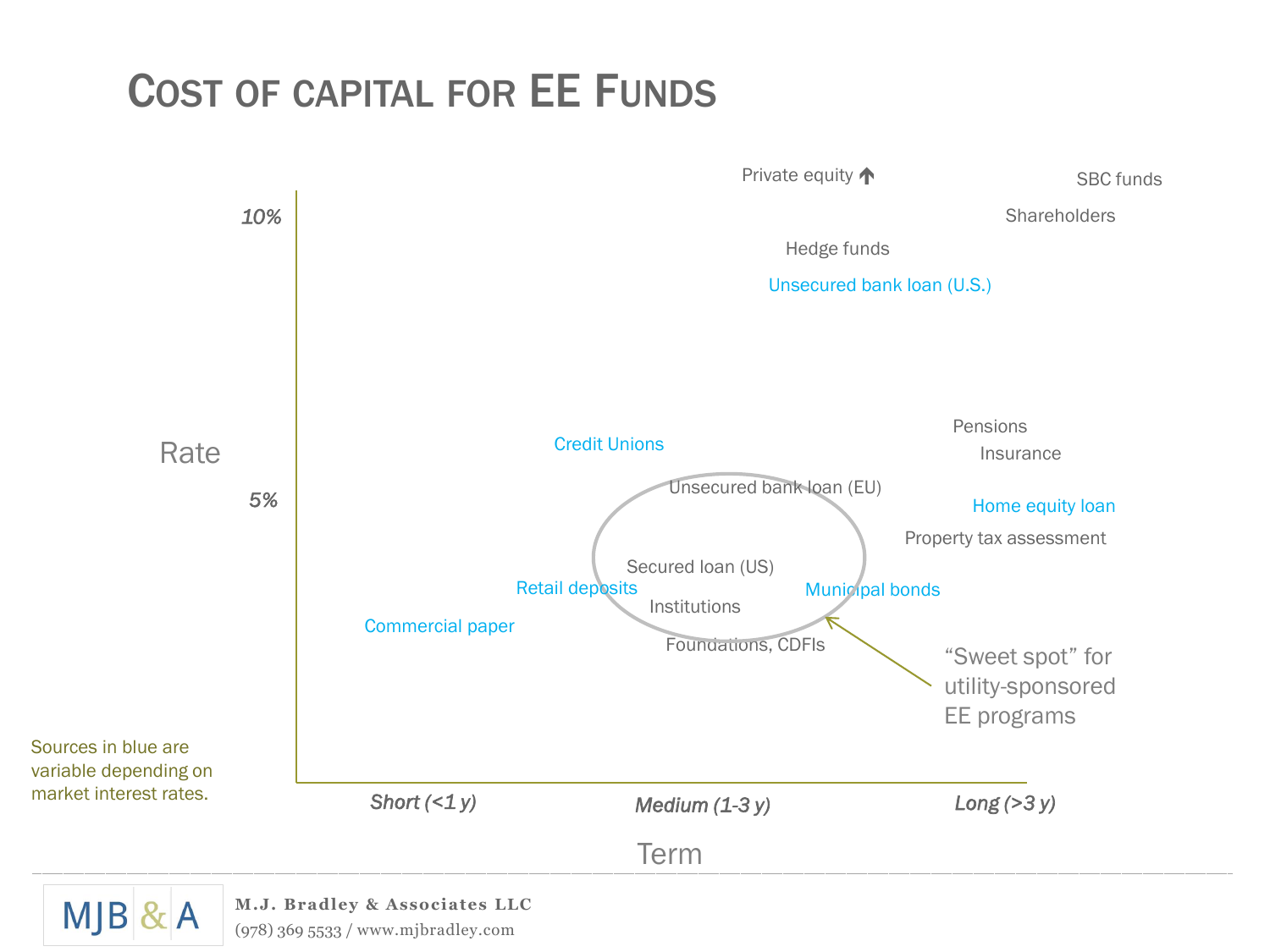# KEY FACTORS FOR…

### **Utility**

- No credit checks
- Utility origination
- **Utility EM&V**
- On-bill repayment
- **All sectors are fair play**
- **All measures are fair play**
- Cheap
- **Marketable to regulator**
- 2-5 year term
- No prepayment penalties
- And yes...cheap

#### Investors

- **Discoverable credit risk**
- **Transparent**
- Repeatable/scalable
- **Trusted servicer**
- **Choice of project types**
- Reasonable risk-adjusted return
- **Some form of recourse**

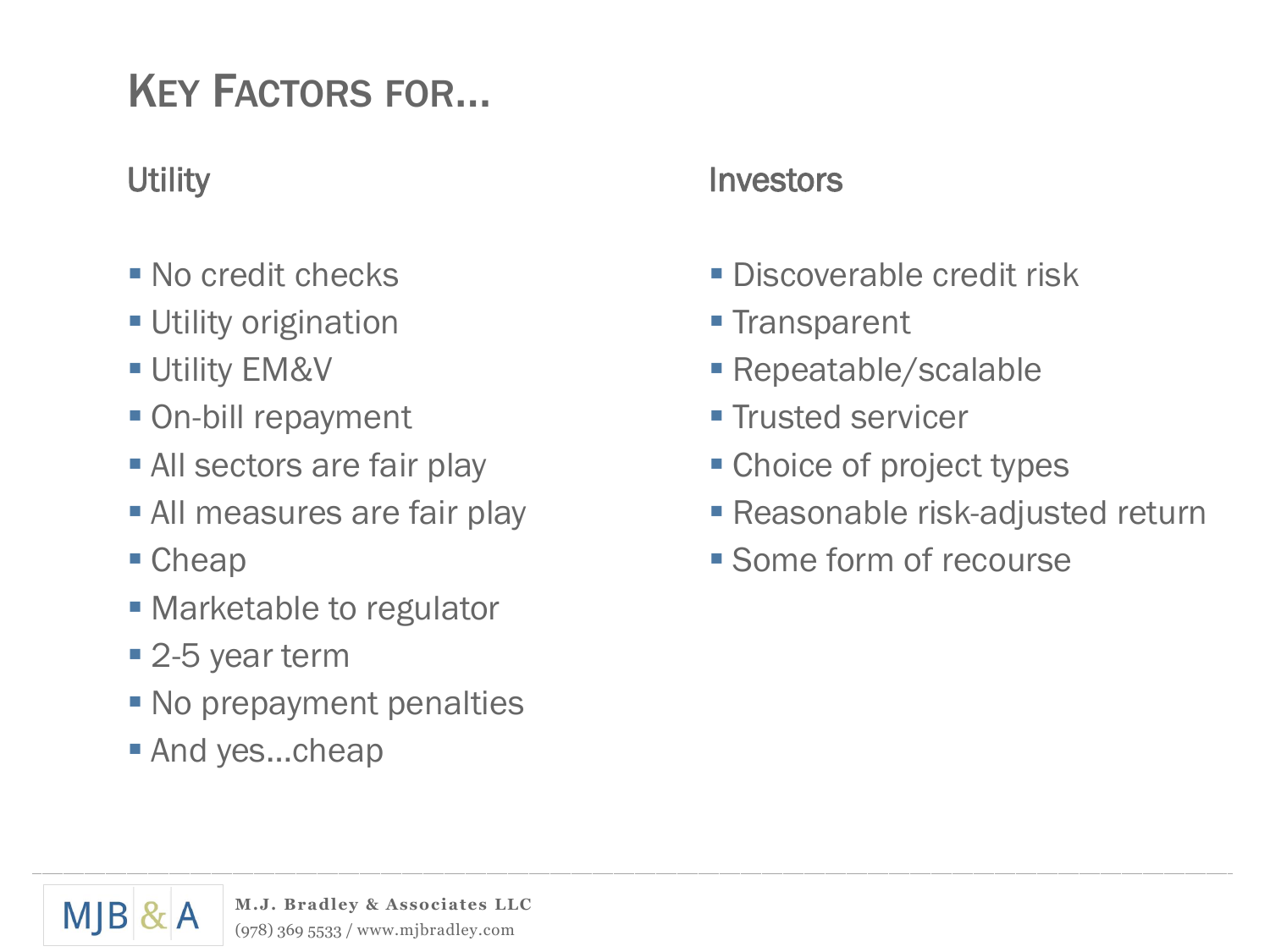# UTILITY EE LOAN INVESTMENT VEHICLE

- Effort to create first-of-its-kind energy efficiency project financing vehicle a proof of concept and an example for utilities in Massachusetts and around the country
- Scalable up and down initial requirement is not too small, but fund could grow large and national in scope
- Brings a new, attractive class of investors institutions into program/project funding
- Sits off the balance sheet, away from the rate base
- Secures utilities and state a spot as innovators in energy efficiency finance
- **Fixed rate, long term, discretionary source of funds**
- Cost advantage capital cost of 4-6%
- As secondary markets form, loans could be securitized and sold

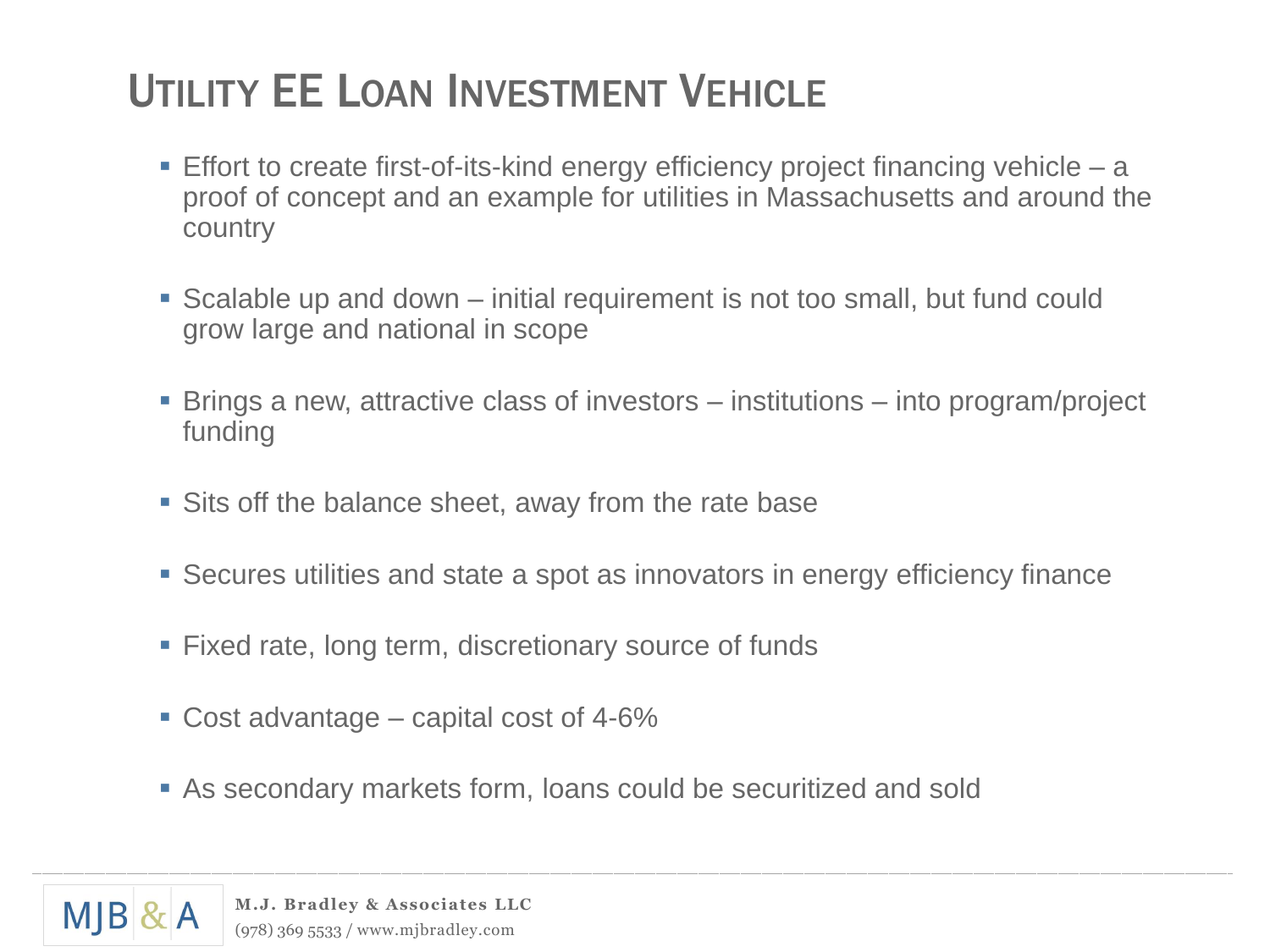### FLOWS OF MONEY IN THE LOAN VEHICLE





**M.J. Bradley & Associates LLC** (978) 369 5533 / www.mjbradley.com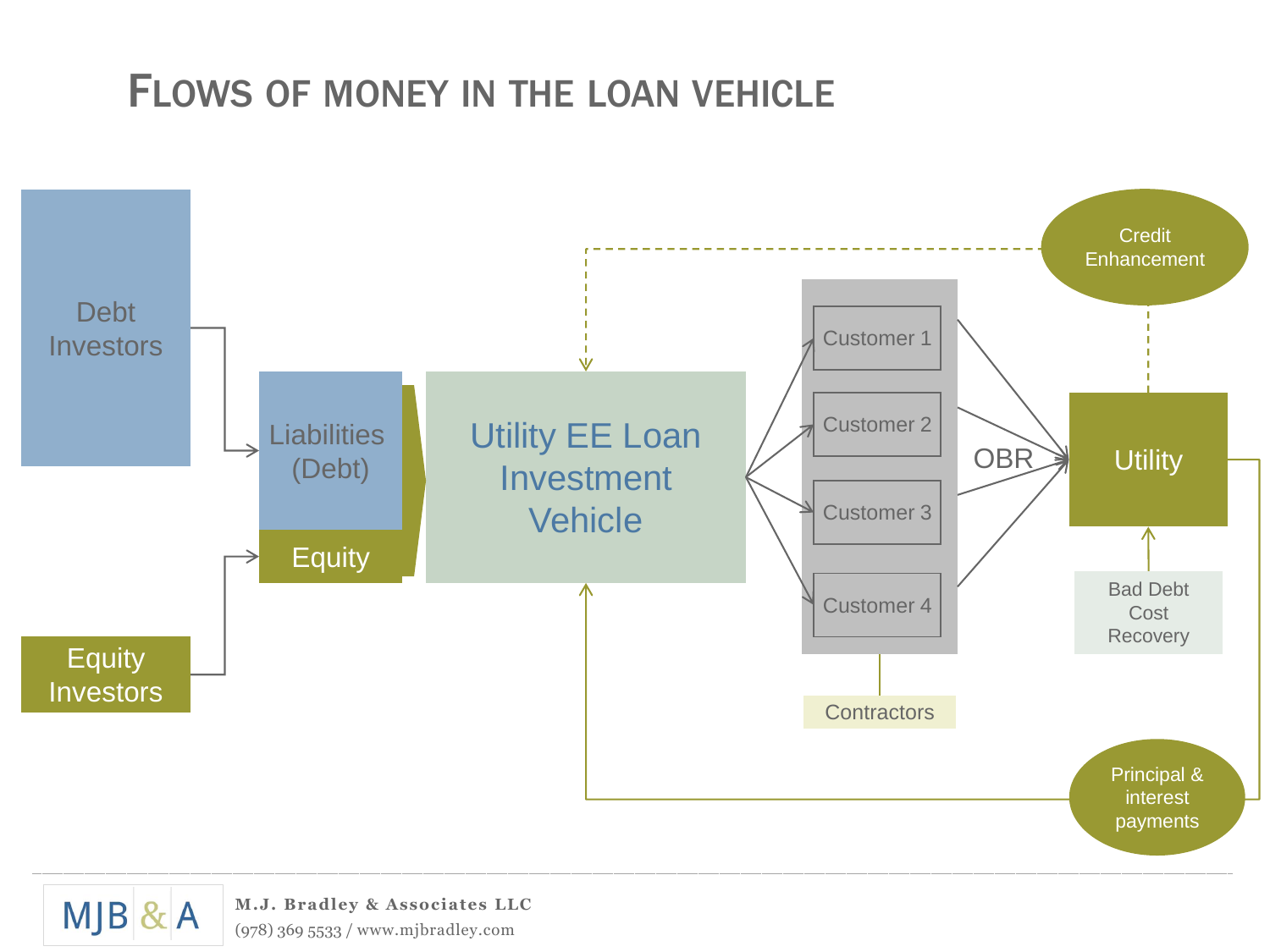## THE SIMPLE PROBLEM OF CREDIT

- Investors can't underwrite risk if the utility wants to manage originations
- Regulators won't approve a structure that pays investors to take unsecured risk
- Only the utility knows the customer



ratepayer funds to secure capital for a \$30 million loan pool

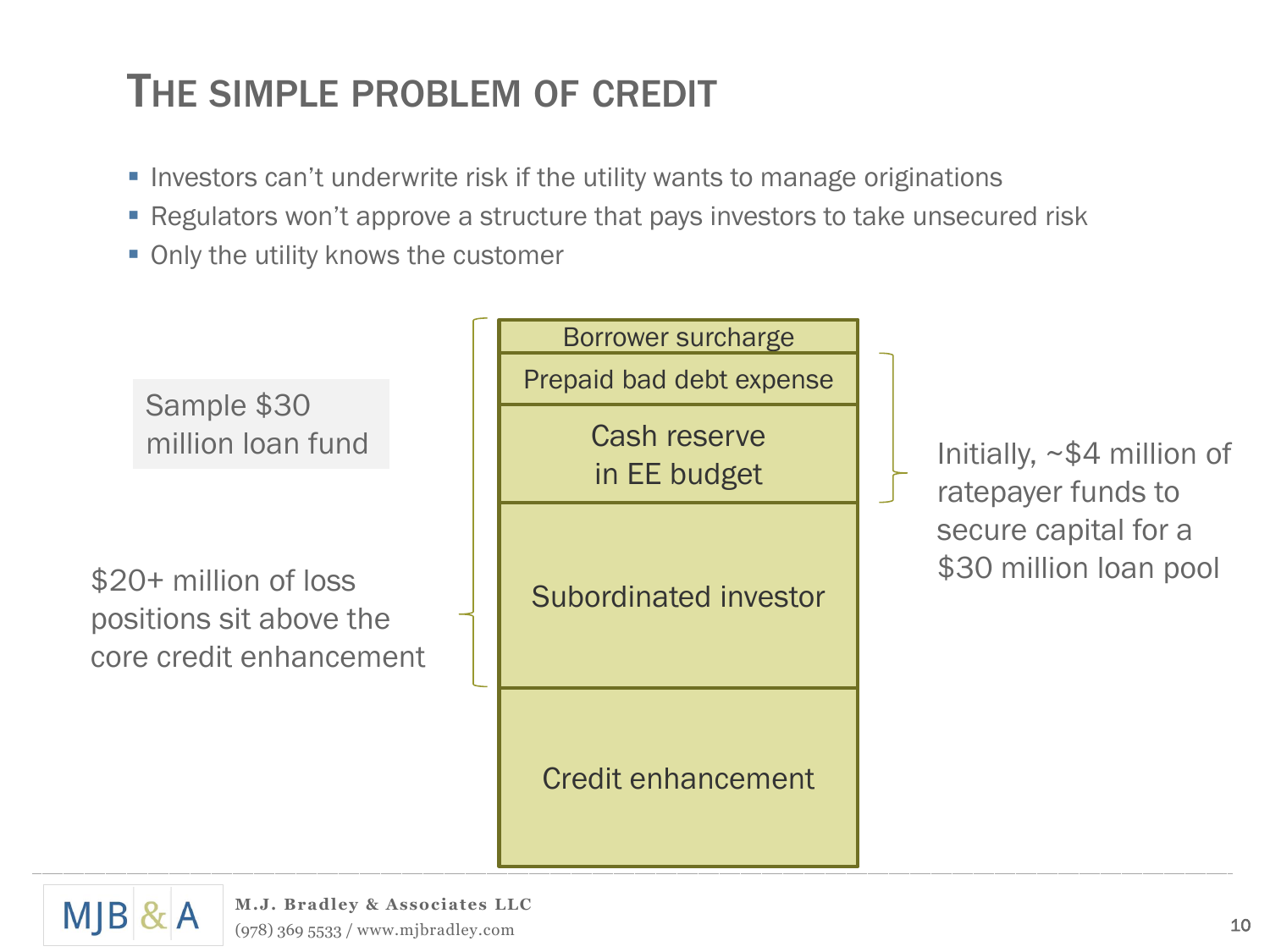# POTENTIAL PITFALLS

We have interested investors, and utilities that need capital…BUT...

- Regulators may have unrealistic expectations about capital costs did they create an unfundable mandate?
- Notion of building for the future seems to be lost no long-term commitment to a structure, no concept of compromise to overcome hurdles now
- Utilities paralyzed by regulatory mandates, slow/unable to execute
- Investors may lose interest as the approval drags out to  $2+$  years

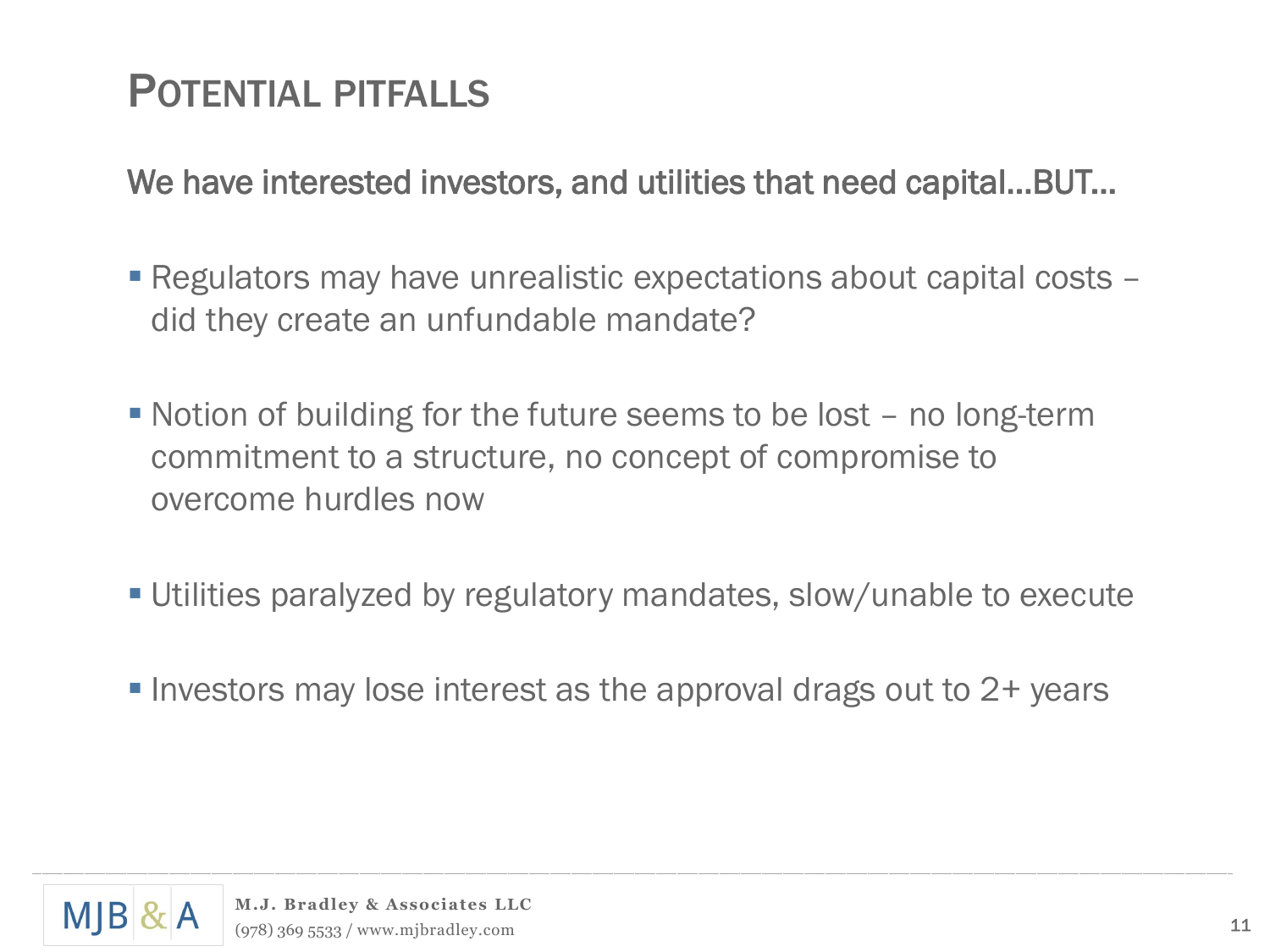# WHERE WE HOPE TO GO NEXT

- Negotiate structure
- Sort out pre-payment options
- Incorporate into next three-year plan for 2013-2015
- Get regulatory approval
- Modify data collection process get credit proxies
- **Then on to the next one**